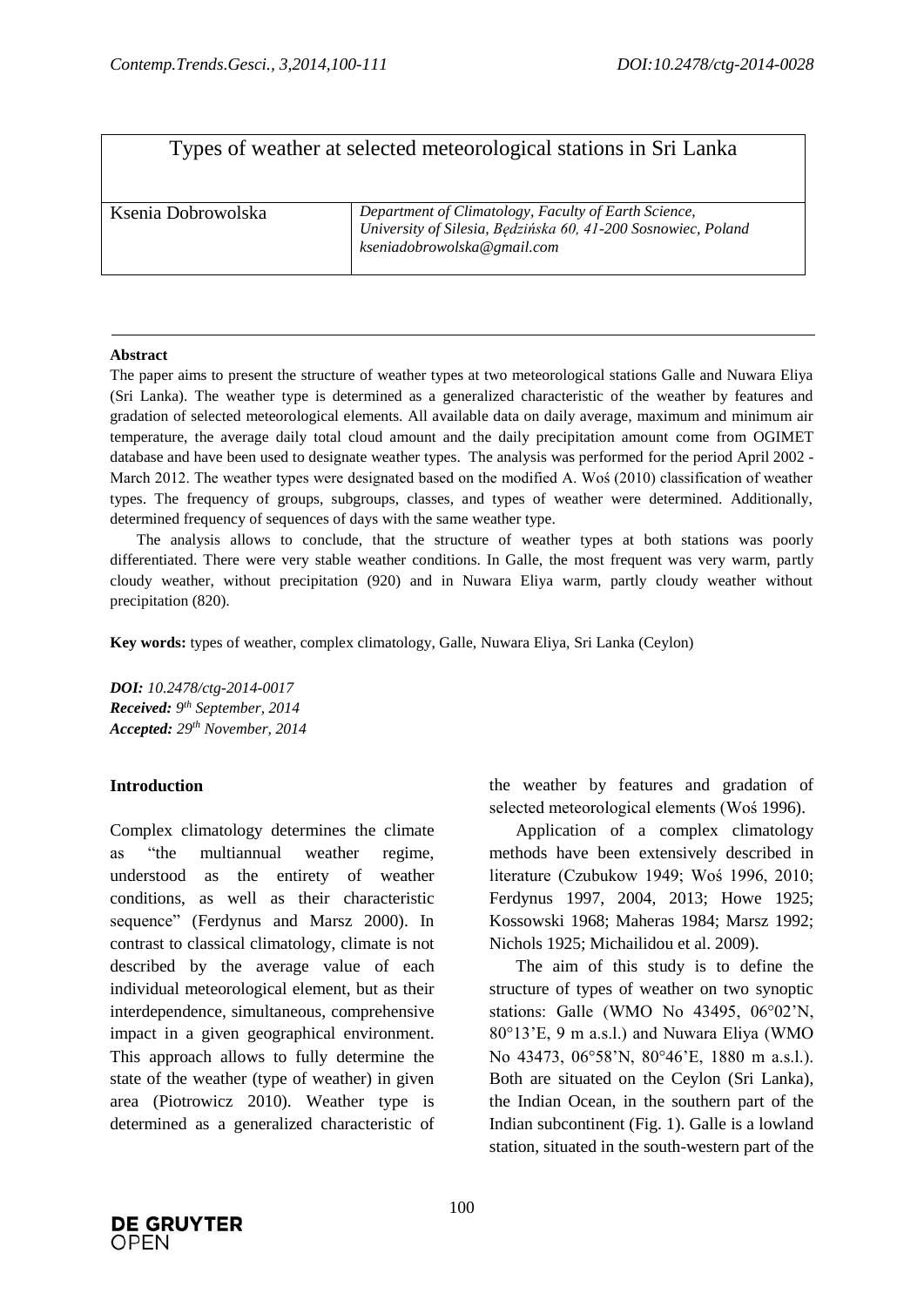island, within the coastal belt, where altitudes reach up to 30 m above sea level. Nuwara Eliya is a station lying on highlands, where the average height of terrain amounts about 1500 m above sea level (Pathirana 1980). The differences in the topography of both stations entail that they have a different type of climate, although they are being spaced apart only about 118 km from each other. According to the Köppen climate classification, Galle represents a tropical rainforest climate (Af), while Nuwara Eliya marine - mild winter (Cfb) (Martyn 2000). The average annual maximum air temperature is in Galle 28.9°C, and in Nuwara Eliya 20.1°C, while the average annual minimum air temperature is for Galle 24.2°C and for Nuwara Eliya 10.7°C. At both stations, the warmest month of the year is May, and the coldest January (Takahashi and Arakawa 1981). In terms of annual rainfall, both stations are located in the wet zone, but in two variations: Galle in the maritime wet zone and Nuwara Eliya in hill country wet zone. The climate of both stations is dominated by the mentioned topographical features of the region and the South-West monsoon regional scale wind regimes. The season of South-West Monsoon lasts from May to August, bringing rain to the South- and West-coast regions (Galle), as well as central highlands (Nuwara Eliya). The dry season in these regions is from December to March. There is also an intermonsoonal period in October and November when rain and thunderstorms can occur in many parts of the island. This is due to extensive system of cyclones over the Bay of Bengal (Niggol Seo et al. 2005). The mean annual rainfall is estimated to be 2510 mm in Galle and 2160 mm in Nuwara Eliya (Takahashi and Arakawa 1981). Due to location of the two stations in the equatorial zone, there is a clear differentiation in the course of the annual individual meteorological elements. Therefore, this paper constitutes a comparison of the basic elements of the structure of weather in mountainous and

lowland areas in the equatorial zone. It may seem that the climate of Sri Lanka is quite well described in literature. Existing works, however, are a part of a general climatology. There are no works in the literature treating climate of Sri Lanka as a complex of weather conditions. This work is characteristic of the climate using complexes of weather (weather types), which are several co-occurring meteorological elements at the same time. For this region, it is a new approach. The complement of the research is the analysis of the interannual variability of types, classes and groups of the weather. The knowledge of changes in the frequency and type of weather is used in social and economic life of man. Almost every area of human life, eg. agriculture and energy, is adjusted to the changing climatic conditions and their consequences.



**Fig.1.** Location of the meteorological stations in Sri Lanka used in this article

#### **Data and method**

Data to characterize the structure of types of weather are the average daily air temperature, the average daily total cloud amount and the daily precipitation amount. The data were obtained from the meteorological database OGIMET (Valor and López 2014) and come for the period April 2002 - March 2014.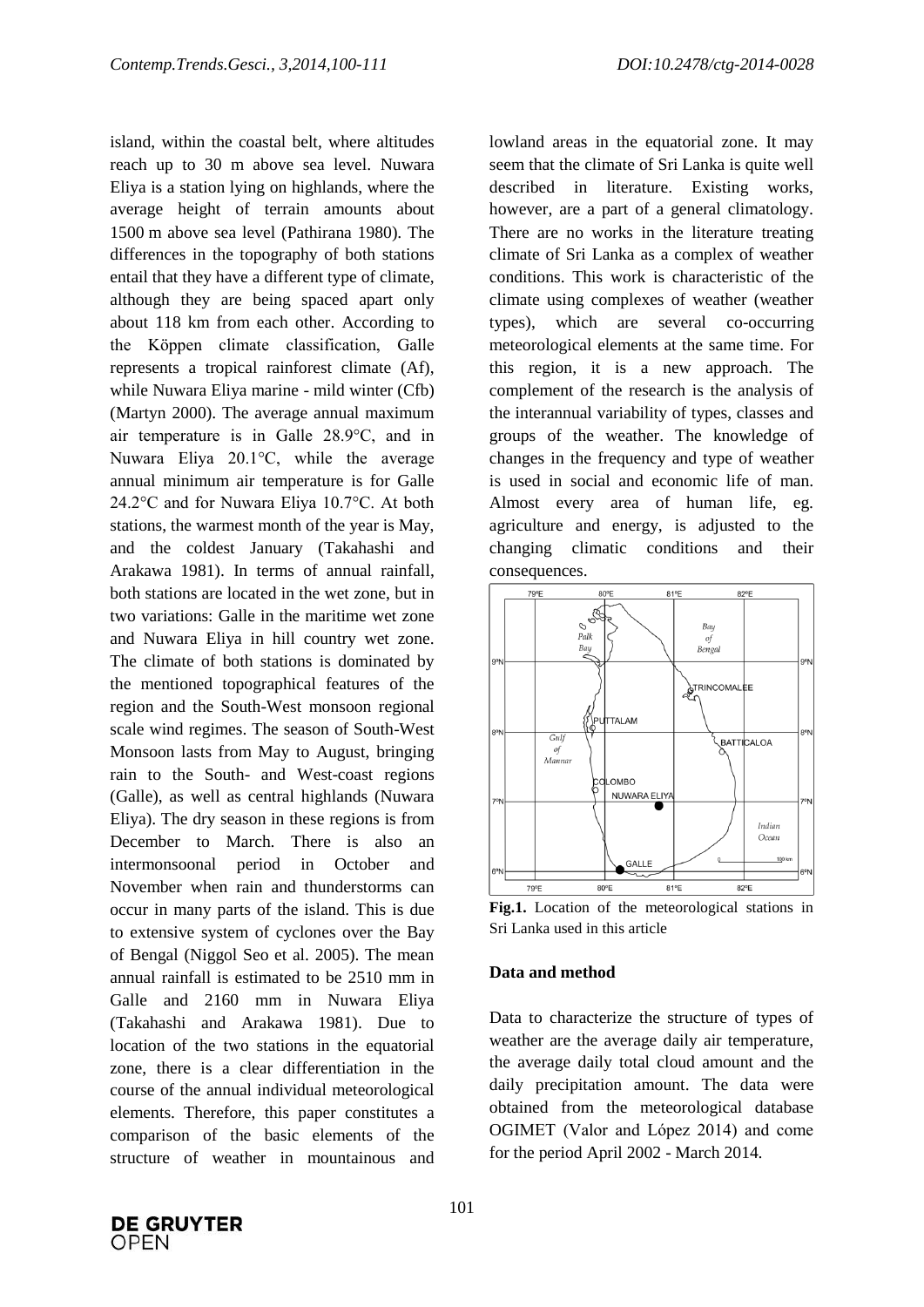In order to determine the types of weather used method of the classification of weather types based on the A. Woś (2010) typology. The unit of grouping data in this classification is the day.

Meteorological elements which were taken into account were:

- thermal state of the air (T) determined by the average daily temperature (Tavg) and the course of the air temperature during the day (Tmax, Tmin);
- cloudiness (N) determined by the mean diurnal cloudiness;
- precipitation (R) (occurence or lack of precipitation during a day).

To determine the thermal conditions designated 10 intervals of air temperature values. The reason for such a high variation of ranges of air temperature, which may seem unnecessary to characterize the climate of Sri Lanka, is, this paper is a part of a larger research on the typology of the weather types in different climatic zones of Asia. Moreover, the range of values of these intervals has been changed compared to A. Woś's (2010) classification. This is due to A. Woś (2010) typology was created for midlatitude. The

cloudiness of the sky is characterized by 3 intervals, and precipitation by 2. The ranges of these intervals remained the same as in the A. Woś classification. As a result of a combination of selected meteorological elements and gradations of their values, designated 60 types of weather (tab.1). Each type of weather is marked with three digit code - TNR. The first digit refers to the temperature range, the second to the cloudiness, and the third to precipitation. For example, the type of weather written as 921 represents very warm weather, partly cloudy, without precipitation. The basic unit in this classification is the weather type, which defines all days having a uniform description of all three meteorological elements, and therefore, identical digital code (TNR). In addition, at this typology also stands out:

- a group of weather the unit grouping all days with similar conditions of thermals;
- a subgroup of weather additional unit characterized by days with the same thermal conditions and cloudiness;
- a class of weather units aggregating in it all days uniformly in relation to their cloudiness and precipitation.

| Weather element     | Symbol                              | Names of weathers    | Partition                                                             |
|---------------------|-------------------------------------|----------------------|-----------------------------------------------------------------------|
|                     | $\Omega$                            | exceptionally warm   | $T_{avg} \geq 30.0$ °C, $T_{min} > 0$ °C                              |
| Air                 | 9                                   | very warm            | $20.0$ °C $\leq T_{avg}$ < 30.0°C, $T_{min}$ > 0°C                    |
| temperature         | 8                                   | warm                 | $10.0$ °C $\leq T_{avg}$ < 20.0°C, $T_{min}$ > 0°C                    |
| (T)                 | 7<br>moderately warm                |                      | $0 \le T_{avg} < 10.0$ °C, $T_{min} > 0$ °C                           |
|                     | transitional (frosty - thawly)<br>6 |                      | $T_{min} \leq 0$ °C, $T_{max} > 0$ °C                                 |
|                     | 5                                   | moderately frosty    | $-10.0$ °C < T <sub>avg</sub> $\leq 0$ °C, T <sub>max</sub> < 0°C     |
|                     | 4                                   | frosty               | $-20.0$ °C < T <sub>avg</sub> $\leq -10.0$ °C, T <sub>max</sub> < 0°C |
| 3                   |                                     | very frosty          | $-30.0$ °C < T <sub>avg</sub> $\leq -20.0$ °C, T <sub>max</sub> < 0°C |
|                     | $\mathcal{D}_{\mathcal{L}}$         | execeptionaly frosty | $-40.0$ °C < T <sub>avg</sub> $\leq$ -30.0°C, T <sub>max</sub> < 0°C  |
|                     |                                     | extremely frosty     | $T_{avg} \leq -40.0$ °C, $T_{max} < 0$ °C                             |
| Cloudiness          |                                     | blue sky             | $N \leq 20\%$                                                         |
| (N)                 | 2                                   | partly cloudy        | N od 20 do 79%                                                        |
|                     | $\mathcal{R}$                       | cloudy               | $N \geq 80\%$                                                         |
| Precipitation $(R)$ | $\Omega$                            | no precipitation     | $R_d < 0.1$ mm                                                        |
|                     |                                     | precipitation        | $R_d \geq 0.1$ mm                                                     |

**Tab.1.** Weather classification after A. Woś, little modified.

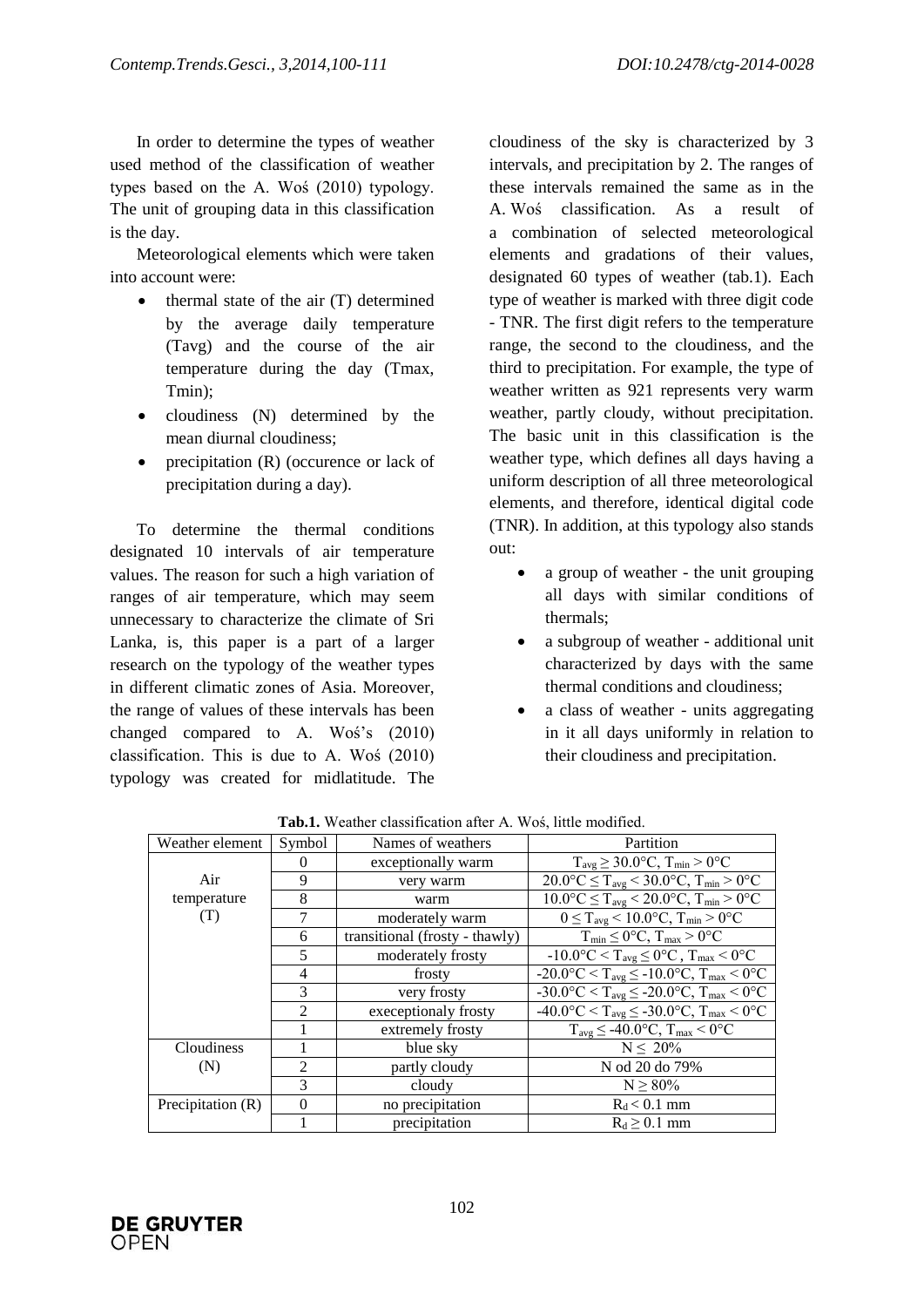Classified in the weather types days were grouped and specified the average annual, decadal and monthly frequency of particular classification units and frequency of sequences with the same types of weather. Decade means in this study a ten-day period. Each month of the year has been divided into 3 decades, the first decade includes the first 10 days of the month, the second from the 11th to the 20th day of the month, and the third from 21st to 28, 30 or 31, depending on the length of the month). Moreover, for each station the core of the structure of weather types were determined. As in the previous work of the author (Dobrowolska 2013) the core of the structure of weather types is constituted by most frequently observed weather types, of which the cumulative frequency of occurrence is over 70%.

### **The structure of weather types**

# *Frequency of occurrence of weather groups and subgroups*

A weather group includes all days that are homogeneous in terms of air temperature, and subgroups - of air temperature plus cloudiness. Table 2 and 3 presents the frequency of occurrence of groups and subgroups of the weather. At both stations, the weather conditions were very stable. In researched period at Galle and Nuwara Eliya were recorded 2 groups of weather, but one of them occurred very rarely.

In Galle 99.75% of the observations were days with very warm weather (9NR), when the average daily temperature was in the range of  $20.0^{\circ}$ -30.0°C, and only 11 days in the 12 analyzed years, with exceptionally warm weather (0NR), with average daily temperature above 30.0°C. This small thermal diversity during the year is a result from geographical location of Galle station near the Equator, in tropical rainforest climates.

In Nuwara Eliya the dominating weather type was warm weather (8NR), with an average daily temperature in the range of 10.0°- 20.0°C (99.98%). Very warm weather (9NR) observed once in the analyzed period (0.02%). Nuwara Eliya is also located near the Equator, but at much higher altitude, hence lower, however, aligned values of air temperature, during a year.

At both stations frequency of weather subgroups were very similar to each other. The dominant subgroup, regardless of the air temperature, was partly cloudy weather. At Galle represents 76.01% of the observations, and in Nuwara Eliya 57.06%. The cloudy weather at Galle was marked by a frequency of 20.65%, and 36.0% in Nuwara Eliya. Least days per year were recorded with the blue sky weather (Galle - 3.29%, Nuwara Eliya 6.94%). Figure 2 and 3 presents the frequency of occurrence of weather subgroups at selected meteorological stations in Ceylon in particular months of the year. The analysis shows that at both Galle and Nuwara Eliya were listed several subgroups of weather occurring in all months of the statistical year. In Galle it was mainly very warm, partly cloudy weather (92R - 75.82%) and very warm, cloudy weather  $(93R - 20.63\%)$ . The very warm, blue sky weather (91R - 3.28%) observed although in all months of the year, but during the period of April-November shows a marginal percentages. Other weather subgroups appeared only a few times in the analyzed period. In Nuwara Eliya observed 4 weather subgroups, including one - very warm, partly cloudy weather (92R), which was recorded only once in the researched period of 12 years. In all the months of the year a high frequency of occurrence characterized weather: warm, partly cloudy (82R - 57.04%) and warm, cloudy (83R - 36.00%). Warm, blue sky weather (81R - 6.94%) was also observed during the whole year and was characterized by a higher frequency in the months January-March.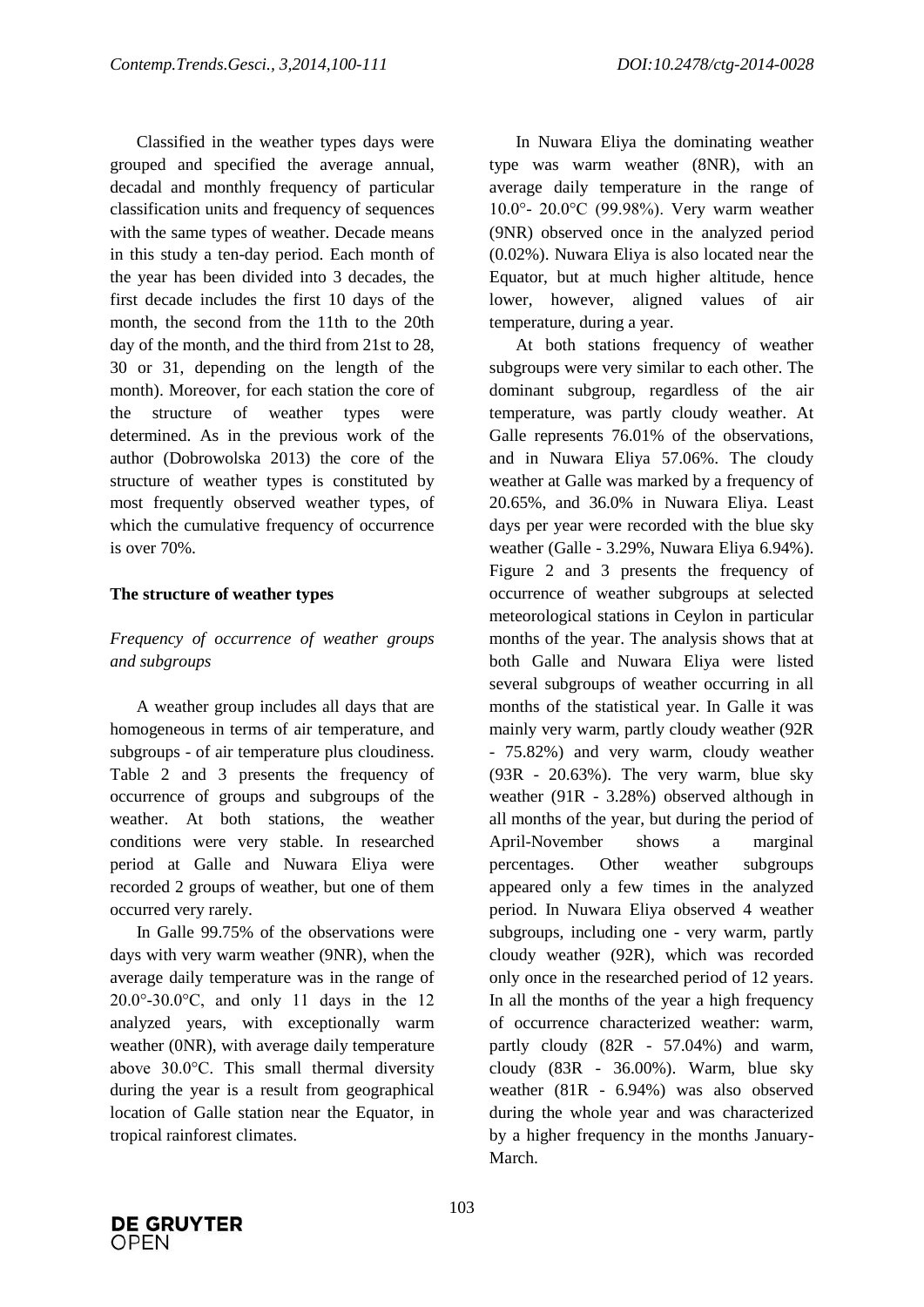| No             | Groups          | Subgroups       |           | Weather groups | Weather subgroups |            |  |
|----------------|-----------------|-----------------|-----------|----------------|-------------------|------------|--|
|                |                 |                 | Frequency | Cumulative     | Frequency         | Cumulative |  |
|                |                 |                 |           | frequency      |                   | frequency  |  |
|                | 9NR             | 91 <sub>R</sub> | 99.75     | 99.75          | 3.29              | 3.29       |  |
|                |                 | 92R             |           |                | 75.82             | 79.11      |  |
|                |                 | 93R             |           |                | 20.63             | 99.75      |  |
| $\overline{2}$ | 0 <sub>NR</sub> | 01R             | 0.25      | 100.00         | 0.02              | 99.77      |  |
|                |                 | 02R             |           |                | 0.21              | 99.98      |  |
|                |                 | 03R             |           |                | 0.02              | 100.00     |  |

**Tab.2.** Frequency of occurrence [%] of groups and subgroups of weather at Galle in the period of April 2002- March 2014.

**Tab.3.** Frequency of occurrence [%] of groups and subgroups of weather at Nuwara Eliya in the period of April 2002- March 2014

| N <sub>0</sub> | Groups | Subgroups       |           | Weather groups | Weather subgroups |            |  |
|----------------|--------|-----------------|-----------|----------------|-------------------|------------|--|
|                |        |                 | Frequency | Cumulative     | Frequency         | Cumulative |  |
|                |        |                 |           | frequency      |                   | frequency  |  |
|                | 8NR    | 81 <sub>R</sub> | 99.98     | 99.98          | 6.94              | 6.94       |  |
|                |        | 82R             |           |                | 57.04             | 63.98      |  |
|                |        | 83R             |           |                | 36.00             | 99.98      |  |
| 2              | 9NR    | 91 <sub>R</sub> | 0.02      | 100.00         | 0.00              | 99.98      |  |
|                |        | 92R             |           |                | 0.02              | 100.00     |  |
|                |        | 93R             |           |                | 0.00              | 100.00     |  |



Jan Feb Mar Apr May Jun Jul Aug Sep Oct Nov Dec Jan Feb Mar Apr May Jun

**Fig.2.** Annual structure of subgroups of weather in Galle (April 2002- March 2014)



Jan Feb Mar Apr May Jun Jul Aug Sep Oct Nov Dec Jan Feb Mar Apr May Jun

**Fig.3.** Annual structure of subgroups of weather in Nuwara Eliya (April 2002- March 2014)

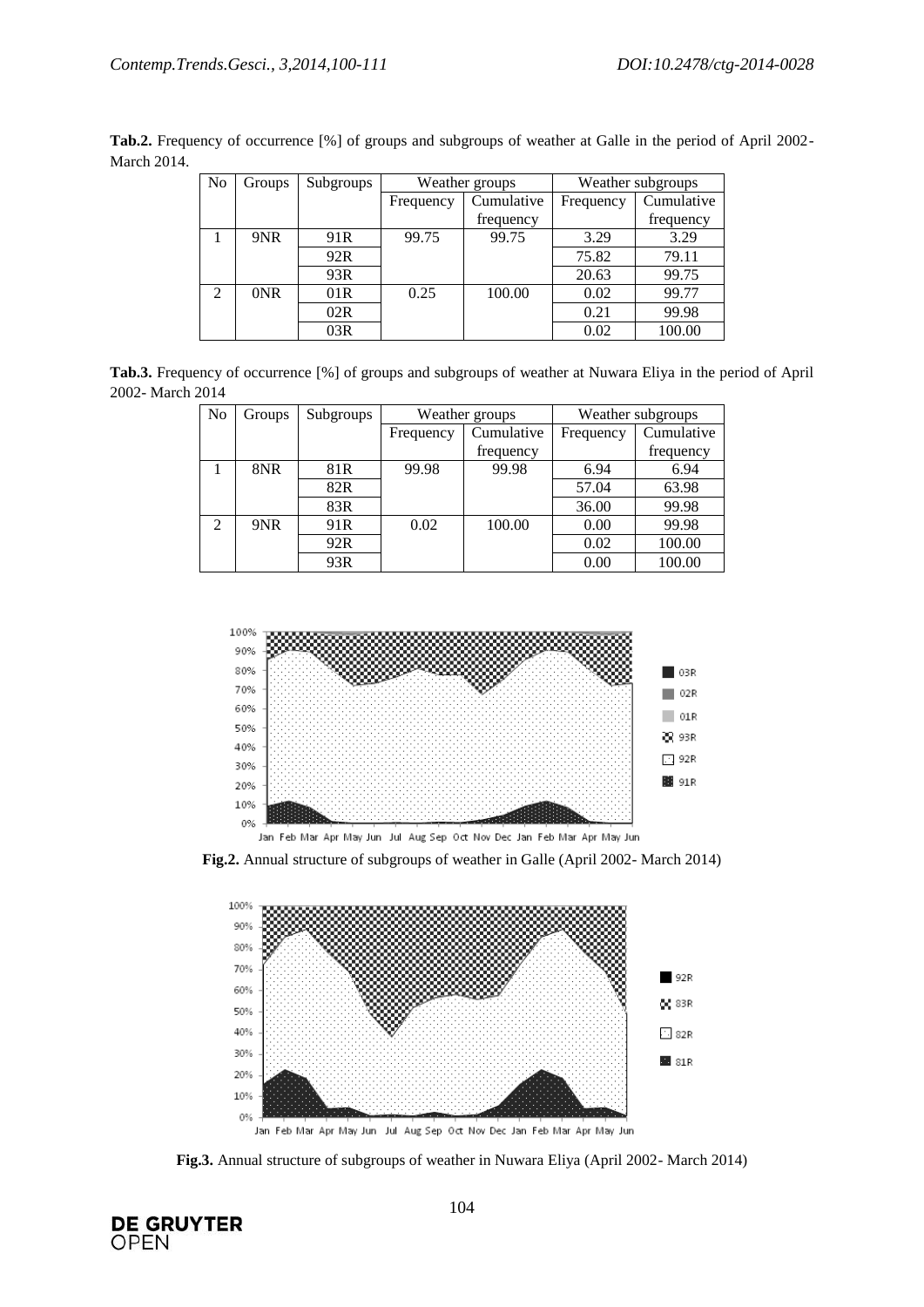Overall measure of the variability of the weather may be the number of occurring groups of weather recorded in a given unit of time (month, decade). The greater number of weather units demonstrates the greater variability of weather conditions from year to year. The number of groups of weather occurring in consecutive decades in the year at selected stations was specific because of the climate prevailing in them. On average, at both stations, there was only one group of weather. Once in the study period in Nuwara Eliya were recorded two groups. This occurred in the 7th decade of the year. In Galle the period when two weather groups were recorded were the decades 10-11 and 13-14 (first two decades of April and May). In that period in Galle, highest temperatures are recorded annually which is related to the height of the sun above the horizon, which reaches the highest value of the year (Fig. 4).

# *The frequency of occurrence of weather classes*

The weather class aggregates features of different amount of cloudiness and

precipitation. At both stations observed all 6 of the possible to occur with that classification of weather classes. The incidence of the different classes of weather varies at selected stations (tab. 4). In Galle and Nuwara Eliya the most frequent was partly cloudy weather without precipitation (T20). In Galle it slightly exceeded 40% in frequency, while in Nuwara Eliya 30%. At Galle weather partly cloudy with precipitation (T21) was observed next with 35.22% frequency. These two mentioned classes were recorded at Galle for almost 273 days in an average year (76%). At Nuwara Eliya first two classes - weather marked as T20 (partly cloudy without precipitation) and T31 (cloudy with precipitation) had very similar to each frequency - about 30%. In total, were listed on 233 days a year (64.03%). Third place in the ranking of the frequency of weather classes took in Galle cloudy with precipitation weather (T31 - 16.49%), while in Nuwara Eliya partly cloudy with precipitation weather (T21 - 24.41%). The other 3 weather classes (T30 - cloudy weather with no precipitation, T10 – blue sky weather with no precipitation and T11 - blue sky weather with precipitation) have not reached frequency above 7%.



**Fig.4.** Number of groups, classes and weather types recorded at selected stations in consecutive decades of the year (April 2002- March 2014)

**DE GRUYTER OPEN**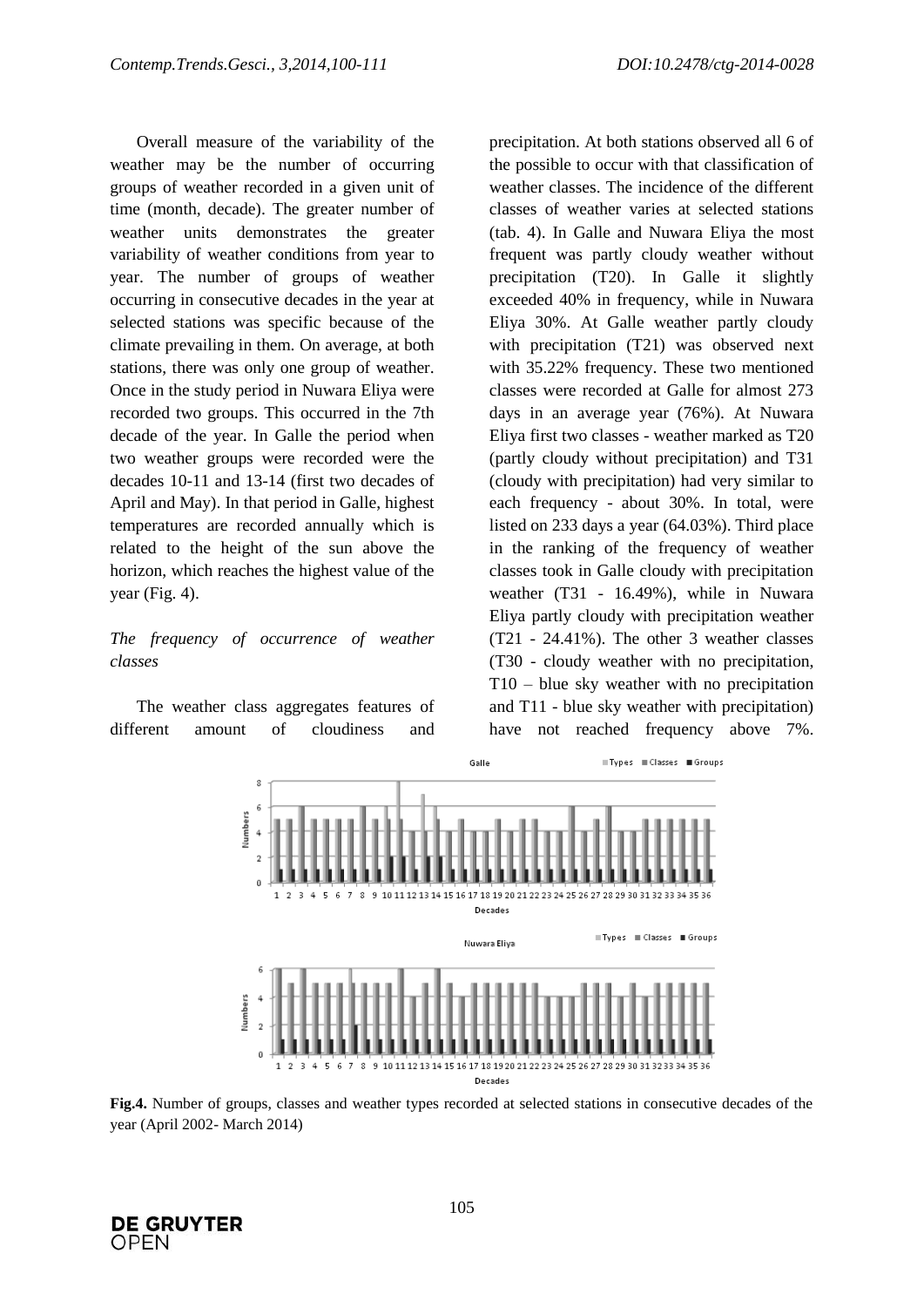## *The frequency of occurrence of weather types*

A weather type includes all days that are homogenous in terms of thermal conditions, cloudiness and precipitation. Weather conditions at Ceylon stations show a high monotony and slight variation in the annual course of meteorological elements. During the analyzed period 10 at Galle and 7 types at Nuwara Eliya were observed. The predominant type of weather at plain station Galle was very warm, partly cloudy weather with no precipitation (920 - 41.10%), and at Nuwara Eliya, slightly colder, warm, partly cloudy weather with no precipitation (820 - 32.63%). In second place at Galle was very warm, partly cloudy weather with precipitation (921 - 34.66%), while in Nuwara Eliya warm, cloudy weather with precipitation (831 - 31.37%). Next, at Galle was very warm, cloudy weather with precipitation (931 - 16.28%), and at Nuwara Eliya warm, partly cloudy weather with precipitation (821 - 24.41%). Types of weather at both stations in the fourth and fifth place characterized similar frequencies (Galle - 4.40% and 3.21%; Nuwara Eliya - 6.77% and 4.63%). These were the types: 930 - very warm, cloudy weather with no precipitation and 910 - very warm, blue sky weather with no precipitation (Galle), 810 - warm, blue sky weather with no precipitation and 830 - warm, cloudy weather with no precipitation (Nuwara Eliya).

The remaining five types listed in Galle and 2 in Nuwara Eliya characterized the turnout of less than 1%. In the analyzed period were recorded less than 7 times and had a marginal importance in the annual structure of types of weather. At both stations a mere few types constitute the core of structure of the weather types (70% of the observations). In the case of Galle, 2 types are characterised by a total of more than 70% of the frequency, while in Nuwara Eliya 3 (tab. 5).

Weather variability from year to year at selected stations was low as evidenced by the distribution of the number of types of weather in different decades of the year. Distribution of the number of types of weather in particular decades of the year for both stations is as nearly equal to the distribution of number of weather classes. This is due to the presence of an average of one weather group a year at the studied stations. Average number of types in the decade at both stations was 5. This means that in average decade, certain types of weather occur annually. The occurrence of the number of types of weather in the decade less than 10 indicates that the average duration of one or more types of weather is greater than 1 day. Only in the decade of 11 (second decade of April) and 13 (the first decade of May) were observed more types in Galle - respectively 8 and 7 (Fig. 4). The analyzed variability of the number of groups, classes and types of weather in the years 2003-2013 for both stations is slightly different. For any station cannot determine trends in the structure of types of weather. Derogations from the most frequently listed number of individual classification units appear to be random in nature. In Nuwara Eliya in 2003, 2004, 2009 and 2013 recorded more than usual about one type of weather. In Galle the greatest number of weather types was observed in 2010 - 8 and 2013 - 7 (Fig. 5).

Figures 6 and 7 illustrates changes in frequency of the most frequently recorded 5 types of weather in the following years of the period 2003-2013. Their analysis shows that the weather type marked 921 (very warm, partly cloudy weather with precipitation) in Galle was characterized by decreasing frequency of occurrence, while frequency of type designated as 920 (very warm, partly cloudy weather without precipitation) and 931 (very warm, cloudy weather with precipitation) has increased.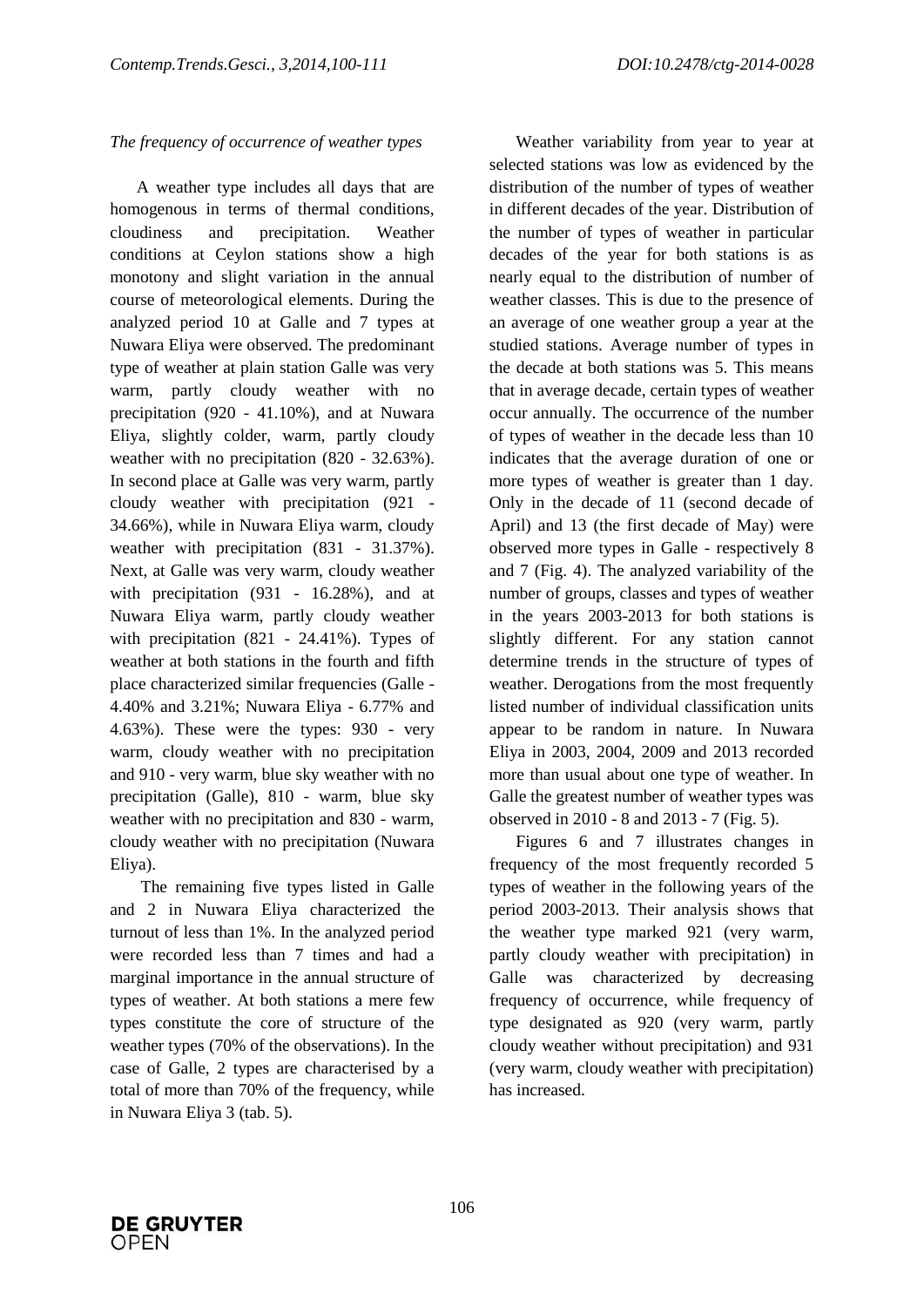| Galle          |                 |           |            |    | Nuwara Eliya    |           |            |  |  |  |
|----------------|-----------------|-----------|------------|----|-----------------|-----------|------------|--|--|--|
| N <sub>0</sub> | Class           | Frequency | Cumulative | No | Class of        | Frequency | Cumulative |  |  |  |
|                | of weather      |           | frequency  |    | weather         |           | frequency  |  |  |  |
|                | T <sub>20</sub> | 40.78     | 40.78      |    | T <sub>20</sub> | 32.66     | 32.66      |  |  |  |
| 2              | T <sub>21</sub> | 35.22     | 76.00      | っ  | T31             | 31.37     | 64.03      |  |  |  |
| 3              | T31             | 16.49     | 92.50      | 3  | T <sub>21</sub> | 24.41     | 88.44      |  |  |  |
| $\overline{4}$ | T <sub>30</sub> | 4.39      | 96.88      | 4  | T <sub>10</sub> | 6.77      | 95.22      |  |  |  |
| 5              | T <sub>10</sub> | 3.03      | 99.91      |    | T <sub>30</sub> | 4.63      | 99.84      |  |  |  |
| 6              | T <sub>11</sub> | 0.10      | 100.00     | 6  | T <sub>11</sub> | 0.16      | 100.00     |  |  |  |

**Tab.4.** Frequency of occurrence [%] of weather classes at Galle and Nuwara Eliya in the period April 2002- March 2014

|            | <b>Tab.5.</b> Frequency of occurrence [%] of weather types at Galle and Nuwara Eliya in the period April 2002- |  |  |  |  |  |  |
|------------|----------------------------------------------------------------------------------------------------------------|--|--|--|--|--|--|
| March 2014 |                                                                                                                |  |  |  |  |  |  |

| Galle          |              |           |            |     | Nuwara Eliya |           |            |  |  |  |
|----------------|--------------|-----------|------------|-----|--------------|-----------|------------|--|--|--|
| N <sub>o</sub> | <b>Types</b> | Frequency | Cumulative | No. | <b>Types</b> | Frequency | Cumulative |  |  |  |
|                | of weather   |           | frequency  |     | of weather   |           | frequency  |  |  |  |
|                | 920          | 41.10     | 41.10      |     | 820          | 32.63     | 32.63      |  |  |  |
| $\overline{2}$ | 921          | 34.66     | 75.76      | 2   | 831          | 31.37     | 64.00      |  |  |  |
| 3              | 931          | 16.28     | 92.04      | 3   | 821          | 24.41     | 88.41      |  |  |  |
| 4              | 930          | 4.40      | 96.44      | 4   | 810          | 6.77      | 95.19      |  |  |  |
| 5              | 910          | 3.21      | 99.65      | 5   | 830          | 4.63      | 99.81      |  |  |  |
| 6              | 021          | 0.12      | 99.76      | 6   | 811          | 0.16      | 99.97      |  |  |  |
| 7              | 911          | 0.09      | 99.86      | 7   | 920          | 0.02      | 100.00     |  |  |  |
| 8              | 020          | 0.09      | 99.95      |     | -            |           |            |  |  |  |
| 9              | 010          | 0.02      | 99.97      |     |              |           |            |  |  |  |
| 10             | 030          | 0.02      | 100.00     |     |              |           |            |  |  |  |



**Fig.5.** Number of groups, classes and weather types recorded at selected stations in years 2003-2013

**DE GRUYTER OPEN**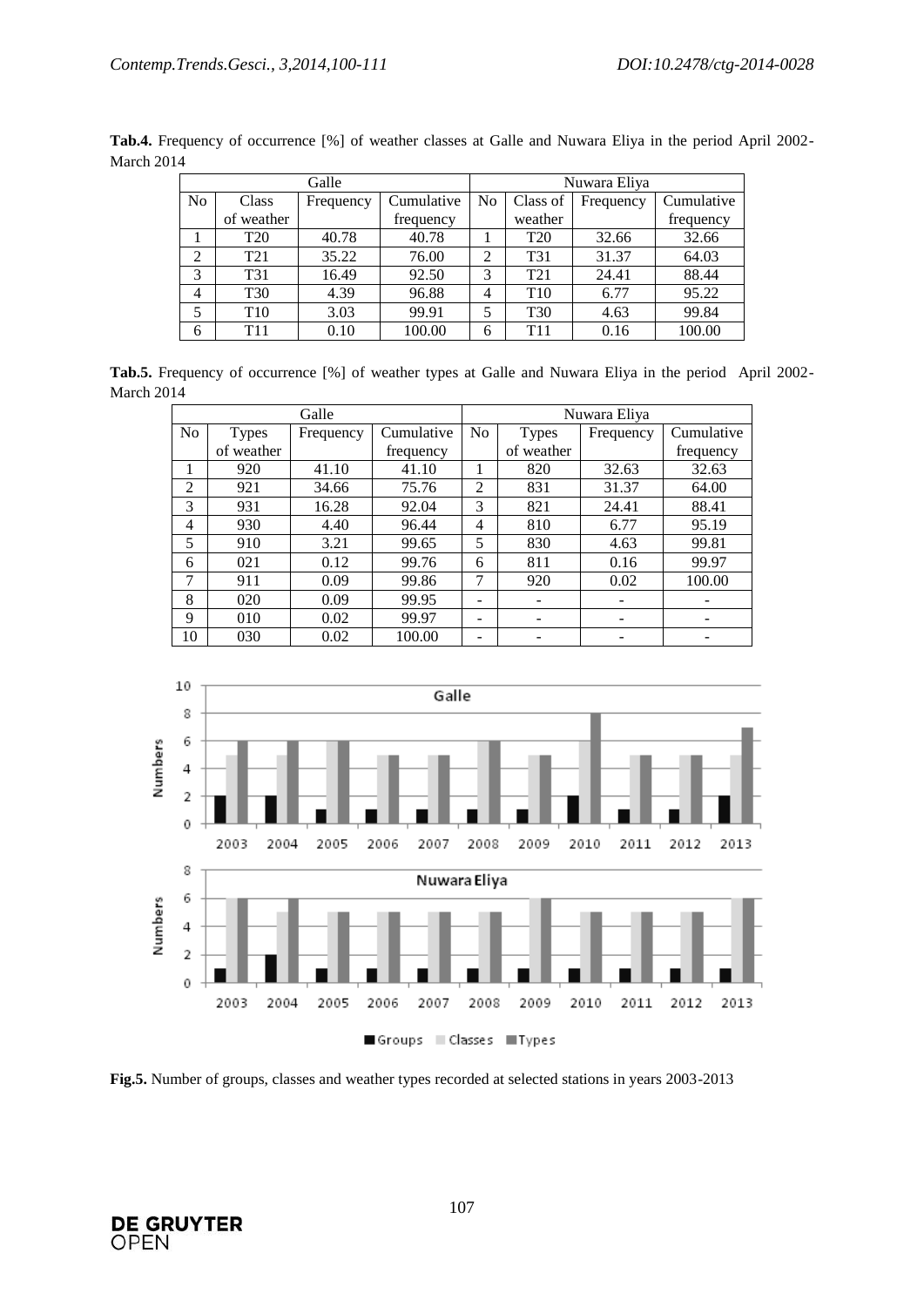

**Fig.6.** Changes in the frequency of occurrence of selected types of weather in Galle (2003-2013)



**Fig.7.** Changes in the frequency of occurrence of selected types of weather in Nuwara Eliya (2003-2013)

However, in Nuwara Eliya the growth of frequency in the coming years was observed for type 821 (warm, partly clouded weather with precipitation) and 820 (warm, partly clouded weather, without precipitation). The frequency of rare types of weather (930 and 910 for Galle; and 810 i 830 for Nuwara Eliya) had a similar value in all the researched years.

## **The length and occurrence of dominant weather types sequences**

A sequence of days with the same type of weather informs which types of weather increase the stability of the weather conditions. For a sequence with the weather type it is considered occurrence of two consecutive days with the same type of weather. The unit of length within the particular type of the weather is the day. The conducted calculations show

that more sequences with the same type of weather were observed in Galle (893) than in Nuwara Eliya (869). However, the difference between the stations is small. Frequency distribution of sequences of days with weather types is very similar to each other at both stations. In the entire study period were observed sequences days in length from 2 to 20 days. However, the longer the sequence with the same weather type was, the less frequently was it observed. For example, at both stations the longest sequences: nineteen-day, twentyday were observed just once. In Galle they appeared to weather marked code 920, which is the most common, and in Nuwara Eliya with the weather 831. Almost half of the listed sequences represent the shortest - a two-day (Galle - 49.03% and Nuwara Eliya - 45.71%). More than one fifth were the sequences of a three-day ones. Sequences of four had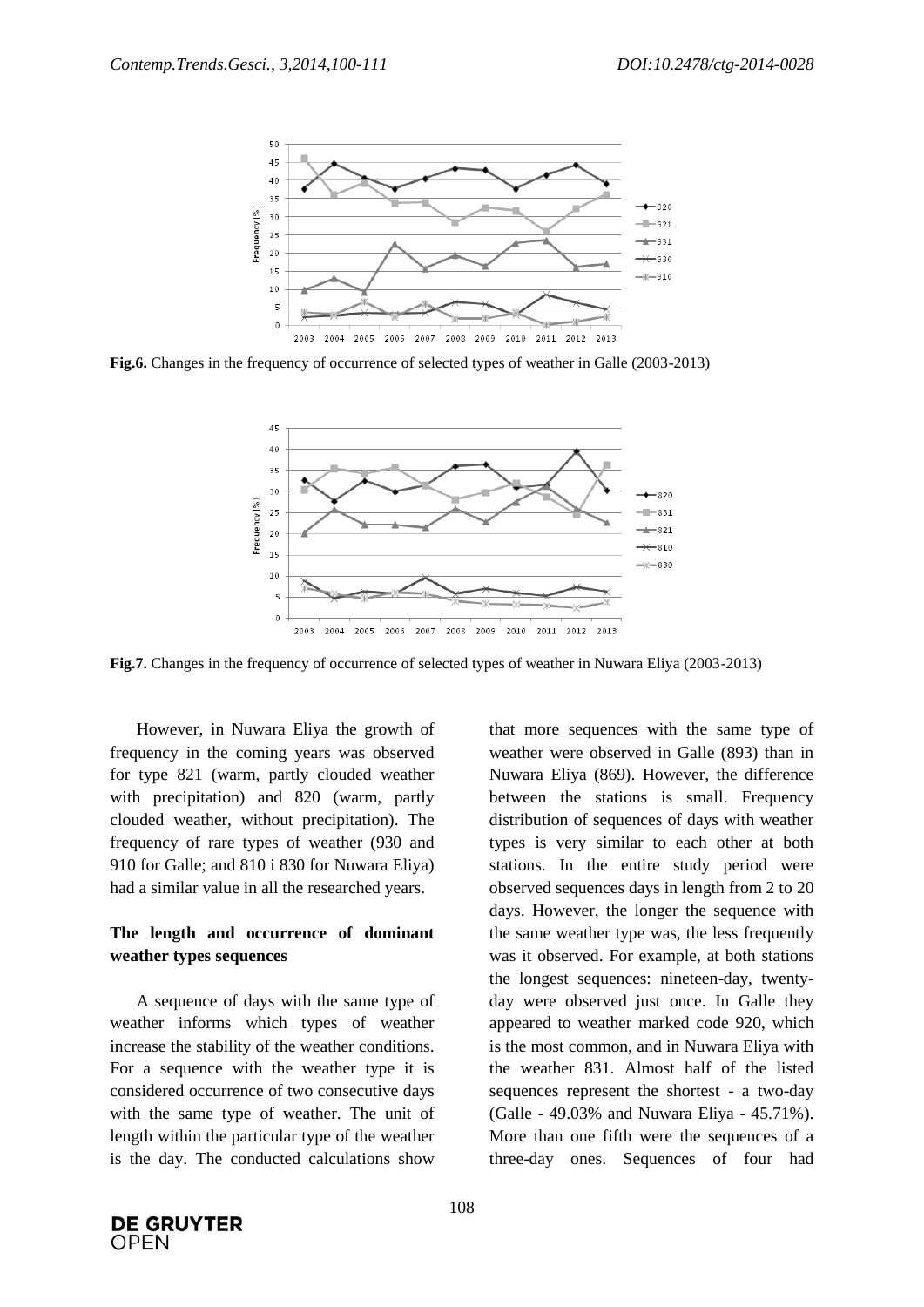frequency nearly 10%. The incidence of other sequences was less than 7%. Most sequences were observed with the most common types of weather. At Galle the most frequent were sequences with very warm, partly cloudy weather without precipitation (920 - 41.39%), while at Nuwara Eliya warm, partly cloudy weather without precipitation (820 - 36.48%).

#### **Conclusions**

The paper presents the comparison of structure of weather types at Ceylon meteorological stations located in equatorial zone, however, at different heights above sea level - lowland Galle and highland Nuwara Eliya in period April 2002- March 2014. A feature of climatic conditions of the two stations is small variation in weather conditions, which is reflected in the small number of weather types listed during a statistical year. A small number of them contributes to the fact that the recorded types of weather achieve a large frequency, which in turn means that the type of weather lasts very long. The most frequent weather type in Galle

- very warm, partly cloudy weather without precipitation (920) maintains an average of more than 150 days during a year, and in Nuwara Eliya - warm, partly cloudy weather without precipitation (820) - 119 days a year. A small variation in weather conditions is reflected also in the range of the types of weather. In Galle occurred primarily very warm weather types, while in Nuwara Eliya types of warm weather. In addition, for both stations observed a small number of types that were recorded sporadically in the research period. Analysis of the frequency of occurrence of weather classes allows to conclude, that for the weather changeability in this region, is primarily responsible criterion of cloudiness. The frequency of distribution of weather classes at both stations was quite different. In the year at both stations clearly dominant were days of partly cloudy with no precipitation weather (T20). In Galle has represented approximately 40% (146 days of the year), and in Nuwara Eliya 33% (120 days of the year). During the year, at both stations, slightly prevailed days with precipitation.

**Tab.6.** The length and occurrence of dominant weather types sequences at Galle in the period April 2002- March 2014

| The number of days |       | Type of weather |       |       |       |        |        |  |  |
|--------------------|-------|-----------------|-------|-------|-------|--------|--------|--|--|
| within sequence    | 920   | 921             | 931   | 910   | 930   | 021    |        |  |  |
| 2                  | 17.10 | 20.75           | 7.41  | 2.17  | 1.60  | 0.00   | 49.03  |  |  |
| 3                  | 7.98  | 8.67            | 3.76  | 0.57  | 0.34  | 0.11   | 21.44  |  |  |
| $\overline{4}$     | 5.93  | 3.76            | 1.94  | 0.23  | 0.00  | 0.00   | 11.86  |  |  |
| 5                  | 3.65  | 1.82            | 1.37  | 0.00  | 0.00  | 0.00   | 6.84   |  |  |
| 6                  | 2.17  | 0.68            | 0.46  | 0.00  | 0.00  | 0.00   | 3.31   |  |  |
| 7                  | 1.71  | 0.91            | 0.11  | 0.11  | 0.00  | 0.00   | 2.85   |  |  |
| 8                  | 0.91  | 0.57            | 0.23  | 0.00  | 0.00  | 0.00   | 1.71   |  |  |
| 9                  | 0.46  | 0.23            | 0.00  | 0.00  | 0.00  | 0.00   | 0.68   |  |  |
| 10                 | 0.46  | 0.23            | 0.23  | 0.00  | 0.00  | 0.00   | 0.91   |  |  |
| 11                 | 0.57  | 0.11            | 0.00  | 0.00  | 0.00  | 0.00   | 0.68   |  |  |
| 12                 | 0.11  | 0.00            | 0.00  | 0.00  | 0.00  | 0.00   | 0.11   |  |  |
| 13                 | 0.11  | 0.11            | 0.00  | 0.00  | 0.00  | 0.00   | 0.23   |  |  |
| 14                 | 0.00  | 0.11            | 0.00  | 0.00  | 0.00  | 0.00   | 0.11   |  |  |
| 19                 | 0.11  | 0.00            | 0.00  | 0.00  | 0.00  | 0.00   | 0.11   |  |  |
| 20                 | 0.11  | 0.00            | 0.00  | 0.00  | 0.00  | 0.00   | 0.11   |  |  |
| Sum                | 41.39 | 37.97           | 15.51 | 3.08  | 1.94  | 0.11   | 100.00 |  |  |
| Total              | 41.39 | 79.36           | 94.87 | 97.95 | 99.88 | 100.00 |        |  |  |

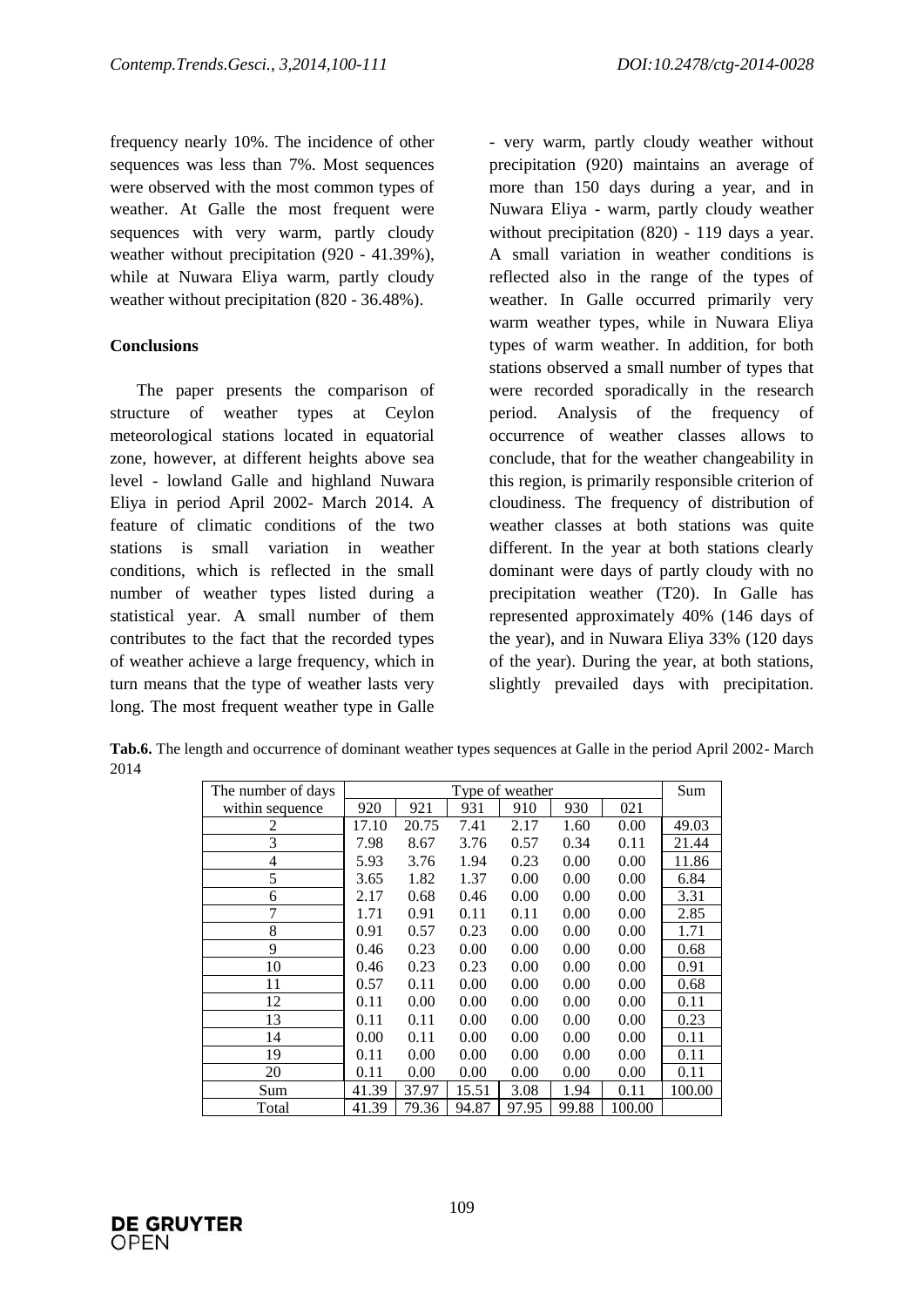| The number of days       |       | Type of weather |       |       |       |        |        |  |  |
|--------------------------|-------|-----------------|-------|-------|-------|--------|--------|--|--|
| within sequence          | 820   | 831             | 821   | 810   | 830   | 811    |        |  |  |
| 2                        | 15.99 | 12.34           | 12.88 | 3.00  | 1.39  | 0.11   | 45.71  |  |  |
| 3                        | 7.51  | 5.79            | 5.47  | 1.72  | 0.54  | 0.00   | 21.03  |  |  |
| $\overline{\mathcal{L}}$ | 4.94  | 2.90            | 3.65  | 0.86  | 0.00  | 0.00   | 12.34  |  |  |
| 5                        | 3.22  | 2.47            | 0.75  | 0.43  | 0.00  | 0.00   | 6.87   |  |  |
| 6                        | 2.58  | 2.25            | 0.86  | 0.11  | 0.00  | 0.00   | 5.79   |  |  |
| 7                        | 0.86  | 1.29            | 0.00  | 0.21  | 0.00  | 0.00   | 2.36   |  |  |
| 8                        | 0.54  | 0.86            | 0.11  | 0.21  | 0.00  | 0.00   | 1.72   |  |  |
| 9                        | 0.21  | 0.43            | 0.21  | 0.00  | 0.00  | 0.00   | 0.86   |  |  |
| 10                       | 0.21  | 0.97            | 0.00  | 0.00  | 0.00  | 0.00   | 1.18   |  |  |
| 11                       | 0.11  | 0.21            | 0.11  | 0.11  | 0.00  | 0.00   | 0.54   |  |  |
| 12                       | 0.11  | 0.32            | 0.00  | 0.00  | 0.00  | 0.00   | 0.43   |  |  |
| 13                       | 0.11  | 0.43            | 0.00  | 0.00  | 0.00  | 0.00   | 0.54   |  |  |
| 14                       | 0.00  | 0.11            | 0.00  | 0.00  | 0.00  | 0.00   | 0.11   |  |  |
| 15                       | 0.11  | 0.21            | 0.00  | 0.00  | 0.00  | 0.00   | 0.32   |  |  |
| 19                       | 0.00  | 0.11            | 0.00  | 0.00  | 0.00  | 0.00   | 0.11   |  |  |
| 20                       | 0.00  | 0.11            | 0.00  | 0.00  | 0.00  | 0.00   | 0.11   |  |  |
| Sum                      | 36.48 | 30.79           | 24.03 | 6.65  | 1.93  | 0.11   | 100.00 |  |  |
| Total                    | 36.48 | 67.27           | 91.31 | 92.27 | 99.89 | 100.00 |        |  |  |

**Tab.7.** The length and occurrence of dominant weather types sequences at Nuwara Eliya in the period April 2002- March 2014

More of them observed at the highlands station Nuwara Eliya than lowland Galle. Similarly to the study of Manawadu and Fernando (2008) has observed the slight decrease in the number of days with precipitation in Galle, and a slight increase in the Nuwara Eliya. Despite the significant difference in topography of both stations, the described structures of weather types are quite similar to each other. Nuwara Eliya, as a mountain station, was characterized by lower average diurnal temperatures, a higher percentage of days with high cloud cover over 79%, and a higher percentage of days with precipitation in a year than Galle. Both are characterized by significant weather monotony, which genesis should be related to the location in the vicinity of the Equator.

# **References**

- Czubukow Ł.A. (1949) Kompleksnaja klimatołogia. Izdatielstwo Akademii Nauk SSSR, Moskwa-Leningrad, 1-84.
- Dobrowolska K. (2013) Typy pogody na Wyspie Kotelnyj (Wyspy

Nowosyberyjskie). Problemy Klimatologii Polarnej, 23, 77-92.

- Ferdynus J. (1999) Główne cechy klimatu morskiego strefy subpolarnej północnego Atlantyku w świetle struktury stanów pogód. Wyższa Szkoła Morska, Gdynia.
- Ferdynus J., Marsz A. A. (2000) Struktura stanów pogody i sezonowość pogodowa [in:] Marsz A.A., Styszyńska A. (eds.). Główne cechy klimatu rejonu Polskiej Stacji Antarktycznej im. H. Arctowskiego, Wyd. Akademii Morskiej w Gdyni, Gdynia, 143–162.
- Ferdynus J. (2004) Roczna struktura stanów pogody w Hornsundzie (SW Spitsbergen). Polish Polar Studies, XXX International Polar Symposium, Gdynia, 81-94.
- Ferdynus J. (2007) Struktura stanów pogody i sezonowość pogodowa [in:] Marsz A A. i Styszyńska A. (eds.). Klimat rejonu Polskiej Stacji Polarnej w Hornsundzie. Wyd. Akademii Morskiej w Gdyni, Gdynia, 205-234.
- Ferdynus J. (2013) States of the weather and weather seasonality [in:] Marsz A. A. Styszyńska A. (eds.). Climate and Climate